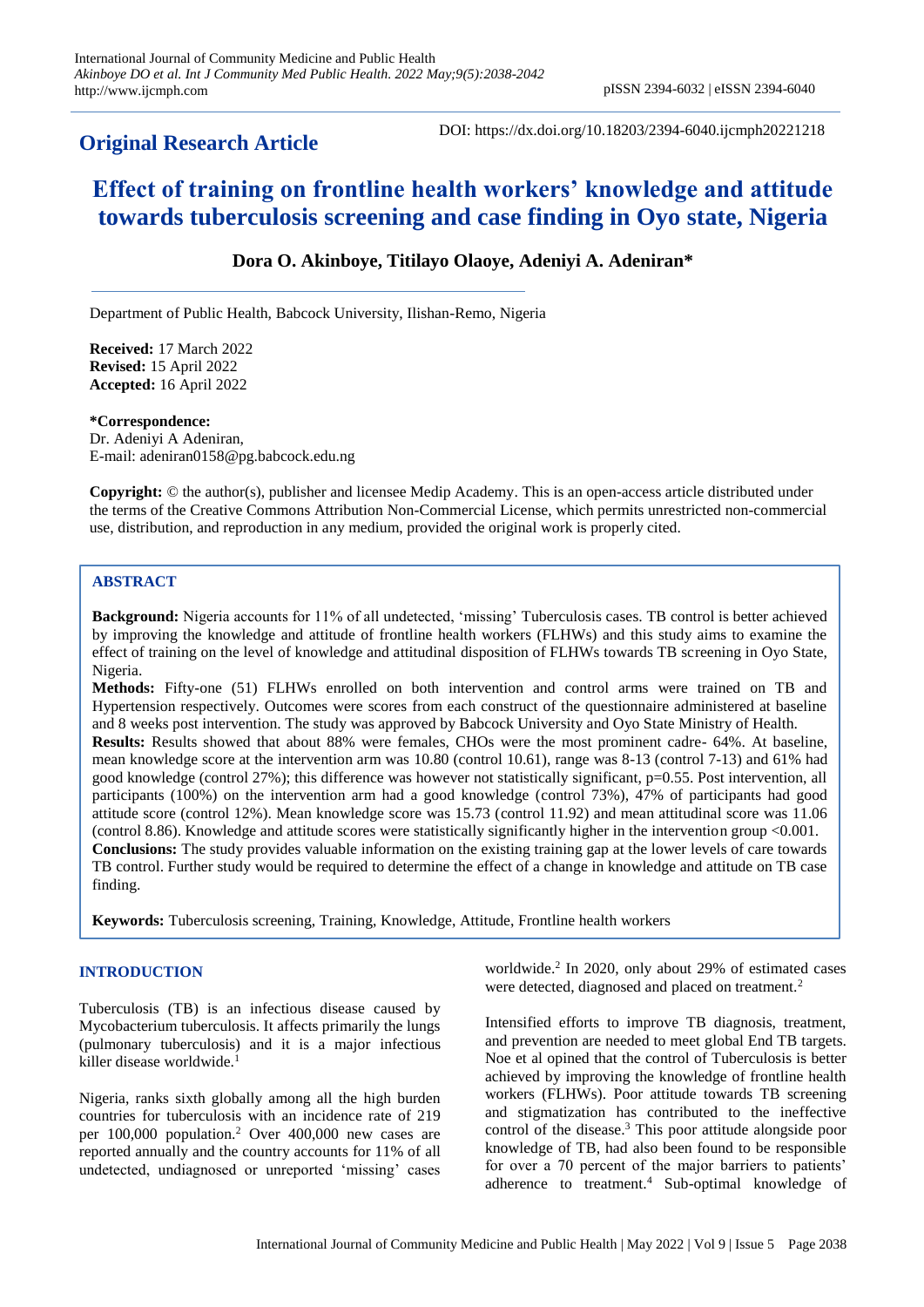FLHWs on TB screening and triaging has also been observed to increase their risk of exposure to TB infection.<sup>5</sup>

This study aims to examine the effect of training on the level of knowledge and attitudinal disposition of frontline health workers (FLHWs) towards Tuberculosis screening in Oyo State, Nigeria.

# **METHODS**

A quasi-experimental using a quantitative approach with comparisons made between the outcomes of two similar groups of frontline health workers. Multi-Stage sampling technique was employed in the selection of participating health facilities. Two (2) of the three (3) senatorial districts- Oyo South (intervention) and Oyo North (control) senatorial districts were purposively selected for this study. Fifty-one (51) front line health workers from selected health facilities across all the 9 Local Government Areas (LGAs) in Oyo South senatorial district that met the inclusion criteria; and consented to participating in the study were enrolled into the intervention arm. Health workers from the following LGAs were enrolled in the intervention group- Ibadan North, Ibadan North East, Ibadan North West, Ibadan South East, Ibadan South West, Ibarapa Central, Ibarapa North, Ibarapa East and Ido while Atisbo, Irepo, Iseyin, Itesiwaju, Iwajowa, Kajola, Ogbomoso North, Ogbomoso South, Olorunsogo, Orelope, Oriire, Saki East and Saki West were enrolled into the control group. The study was conducted between January and March, 2022. Ethical approval for the study was obtained from Babcock University Health Research Ethical Committee (BUHREC) and the Oyo State Ministry of Planning, Research and Statistics. Signed consent forms were also obtained from the respondents.

All FLHWs who expressed interest in the study after detailed information about the study had been provided were allowed to participate. These were also FLHWs from health facilities within the selected Senatorial district who had functional DOTS clinic and TB laboratory domiciled within their health facilities. Frontline health workers who declined to participate, who were not on day duty shift during the period of study, health workers from privately owned health facilities and others with low average daily clinic attendance (below 50 clients) per day) were excluded from participating in the study.

Respondents on the intervention arm were trained on TB and TB screening using the Federal Ministry of Health and National Tuberculosis and Leprosy Control Program Module for training of General Health care workers, sixth edition.<sup>6</sup> They were also trained on COVID-19 Infection prevention and control (IPC) measures based on WHO/NCDC guidelines.<sup>7</sup> The control arm was trained on basic information and management of Hypertension making use of the CDC manual for the training of district health workers.<sup>8</sup> The primary outcomes were the knowledge level and attitudinal disposition scores from each construct of the questionnaire administered at baseline and at 8 weeks post training.

# *Sample size determination*

The following parameters were considered in the computation of sample size for the study. The documented prevalence for TB notification of 24% and a relative difference of 30% in case finding was accepted to be significant.<sup>9</sup> Hence the mean difference between the treatment and control arm  $(\mu T - \mu C)$  was set at 0.3.<sup>10</sup> The level of significance (p value) and Power of the study were set at 5% and 80% respectively. Hence, Standard normal deviates (z score) Zα and Zβ were 1.960 and 0.84 respectively at a Confidence interval of 95%. The sample size was computed using the sample size formula for a quasi-experimental superiority trial as described in the literature and arrived at 46 participants for each study groups.<sup>11</sup> Ten percent  $(10\%)$  was added for attrition. Fifty-one front-line health workers were assigned to each group. At the end of the enrolment process, 2 participants from the control group withdrew from the study. Therefore, based on these, a total of 100 participants were enrolled for the study, 51 on the intervention group and 49 on the control group within the 2 senatorial zones.

#### *Instrumentation*

The instrument deployed for this study was a semistructured, questionnaire constructed based on the validated WHO Advocacy, communication and social mobilization for TB control: A guide to developing knowledge, attitude and practice surveys instrument.<sup>12</sup> It contains 3 sections. Section A captured sociodemographic characteristics of the participants. This included the age, gender, marital status, professional cade, highest educational qualification, level of health facility, OPD unit and questions related to previous TB trainings. Section B captured questions related to personal level characteristics of participants that drive behaviour and antecedents to behaviour towards TB screening. These include questions related to knowledge that are capable of influencing behaviour in a specific direction; and in the context of this study, TB screening.13 The third section asked attitudinal questions that 'reinforce' and 'enable' the adoption of the health behaviour, that is, TB screening. The instrument was also translated to Yoruba language and disseminated before the commencement of training and at week 8 post training. The average questionnaire filling time was estimated to be 12 minutes.

The face validation was done by the Project Supervisor, a Professor of Public Health and other lecturers at the School of Public and Allied Health. The contents of the questionnaires were strengthened by ensuring that they are items extracted from peer reviewed literatures and WHO validated TB Survey questionnaire.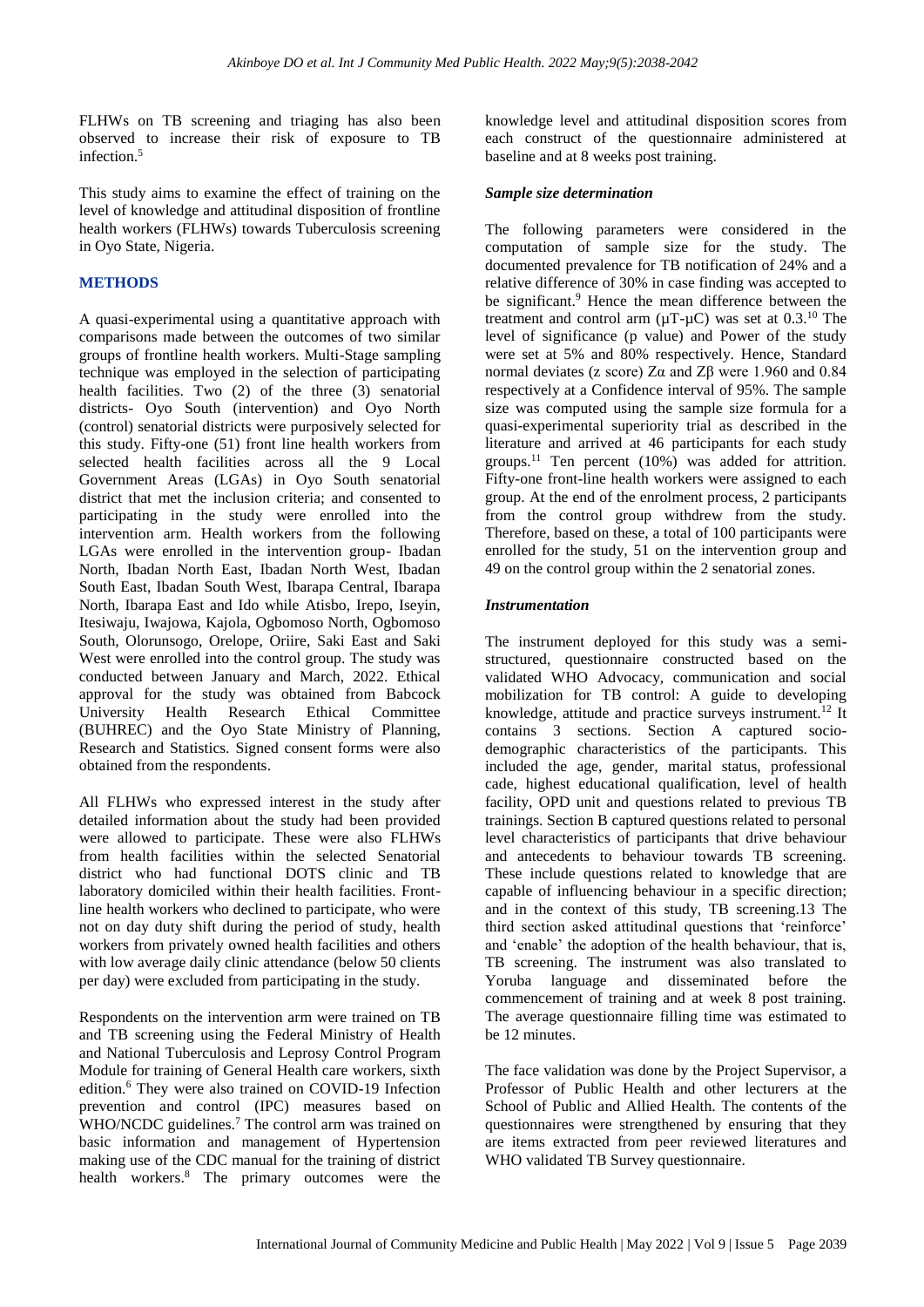The internal consistency of the questionnaire was assured through test retest with equivalent groups  $(n=10)$  away from intervention area. Content and item analysis was conducted with Cronbach alpha range of 0.70 to 0.78 computed.

#### *Data management and analysis*

IBM® Statistical package for social sciences (SPSS) statistical software (version 20) was used for data analysis. Test for symmetry to establish the necessary conditions for normality were performed and the results led to the choice of non-parametric methods (Mann-Whitney U test and Wilcoxon-Signed Rank test) for statistical test of hypotheses. Descriptive analysis of the sums for the answers of each section was done and the mean values and standard deviation computed. Results are presented in tables, frequencies, proportions and percentages.

Knowledge of TB was analyzed by assigning 1 to each correct answer to 14 knowledge questions and '0' to each incorrect answer. One question was assigned a maximum of 2 points for correct answers, 1 point and zero for partially correct and incorrect answers respectively. The sum obtained by each respondent ranging from 0 to 16 was used in assessing level of knowledge. A score of 0-6, poor, 7-11, fair while 12-16 was accepted to be optimal. This also was applied to attitudinal disposition to TB where expected sum also ranged from 0 to  $16.^{14}$ 

SPSS® statistical software (version 20) was used for statistical analysis. Descriptive analyses of baseline scores were presented in percentages and proportions. The association between knowledge and attitude was tested using chi-square. Significance was considered at a p<0.05. Test for asymmetry was performed and nonparametric methods were employed to compare the mean differences between the 2 groups. Mann-Whitney U test was used to test the mean difference between the two groups. Wilcoxon-signed rank test was applied to test the degree of relationship and statistical significance between the mean scores at each arm comparing pre and post intervention for each arm.

# **RESULTS**

One hundred questionnaires were submitted by the respondents out of a hundred and two expected. This gave a response rate of 98 percent which was considered good enough for the study. The modal age group was 41-50 years (38%) with 74% (74/99) being aged 40 years and above. The data shows that there was no significant difference in the age distribution between both arms ( $p=0.28$ ). There were more females 88% ( $88/100$ ) than males 12% (12/100) in both arms and the difference in sex distribution between both arms was not statistically significant  $(p=0.94)$ . The CHOs were the most prominent cadre- 64% (64/100) distantly followed by the Registered Nurses/Midwives (20%). The difference in distribution of

cadres among the respondents in both arms was not statistically significant (p=0.39). Almost all respondents (97%) were from the Primary Health Centres, mostly at the general out-patient departments (91%). Ninety percent (90%) had paid employments while 10% were ad hoc or volunteer workers. Only 4% reported a chronic illness and Hypertension was the most prominent of all reported chronic illnesses 66.7% (Table 1).

| Table 1: Demographic characteristics of the study |  |
|---------------------------------------------------|--|
| participants.                                     |  |

| <b>Variables</b> | <b>Control</b><br>group<br>$(n=49)$ | <b>Intervention</b><br>group<br>$(n=51)$ | <b>Total</b><br>$(n=100)$ | $\overline{\mathbf{P}}$ |
|------------------|-------------------------------------|------------------------------------------|---------------------------|-------------------------|
| Age (years)      |                                     |                                          |                           |                         |
| $<$ 20           | 0                                   | 0                                        | $\theta$                  | 0.28                    |
| 21-30            | 14                                  | 12                                       | 26                        |                         |
| $31-40$          | 2                                   | 1                                        | 3                         |                         |
| $41 - 50$        | 14                                  | 24                                       | 38                        |                         |
| >50              | 19                                  | 19                                       | 3                         |                         |
| <b>Gender</b>    |                                     |                                          |                           |                         |
| Male             | 6                                   | 6                                        | 12                        | 0.94                    |
| Female           | 43                                  | 45                                       | 88                        |                         |
| Cadre            |                                     |                                          |                           |                         |
| <b>CHEW</b>      | 4                                   | 9                                        | 13                        | 0.39                    |
| <b>CHO</b>       | 32                                  | 32                                       | 64                        |                         |
| RN/RM            | 12                                  | 8                                        | 20                        |                         |
| Others           | 1                                   | 23                                       | 3                         |                         |

About 53% of the CHEWs (7/13) had good knowledge of TB followed by the CHOs with 42% (27/64) and RN/RM, 0% (0/20). Forty-two (42) percent (17/40) of respondents who were once DOTS officers had good knowledge of TB compared with 27% (16/59) who were never DOTS officers. Forty-six (46) percent (46%, 30/65) of respondents with previous formal training on TB had good knowledge compared with 11% among those without any previous formal training. However, there seem to be no difference in attitude between these two groups (10.7% versus 11%). Chi-square test of association was performed to assess the relationship between knowledge and attitude. There was a significant relationship between the two variables, X2 (2, n=100 $=9.992$ , p=0.007, effect size was however small  $(0.25)$ .

Total knowledge score ranged from 7 to 13 with an average total knowledge score of 10.7 (SD 1.4) with only 34% (34/100) having good knowledge of Tuberculosis. Attitudinal scores ranged from 5 to 13, mean attitudinal score was 8.59 (SD 2.225). Only 11 percent (11/100) of the respondents had a good attitude towards TB screening, a larger proportion (80%) had fair attitude while 9% had poor attitude.

All respondents (100%, 51/51) on the intervention arm had a good knowledge after the training compared with 73% (36/49) of respondents on the control arm.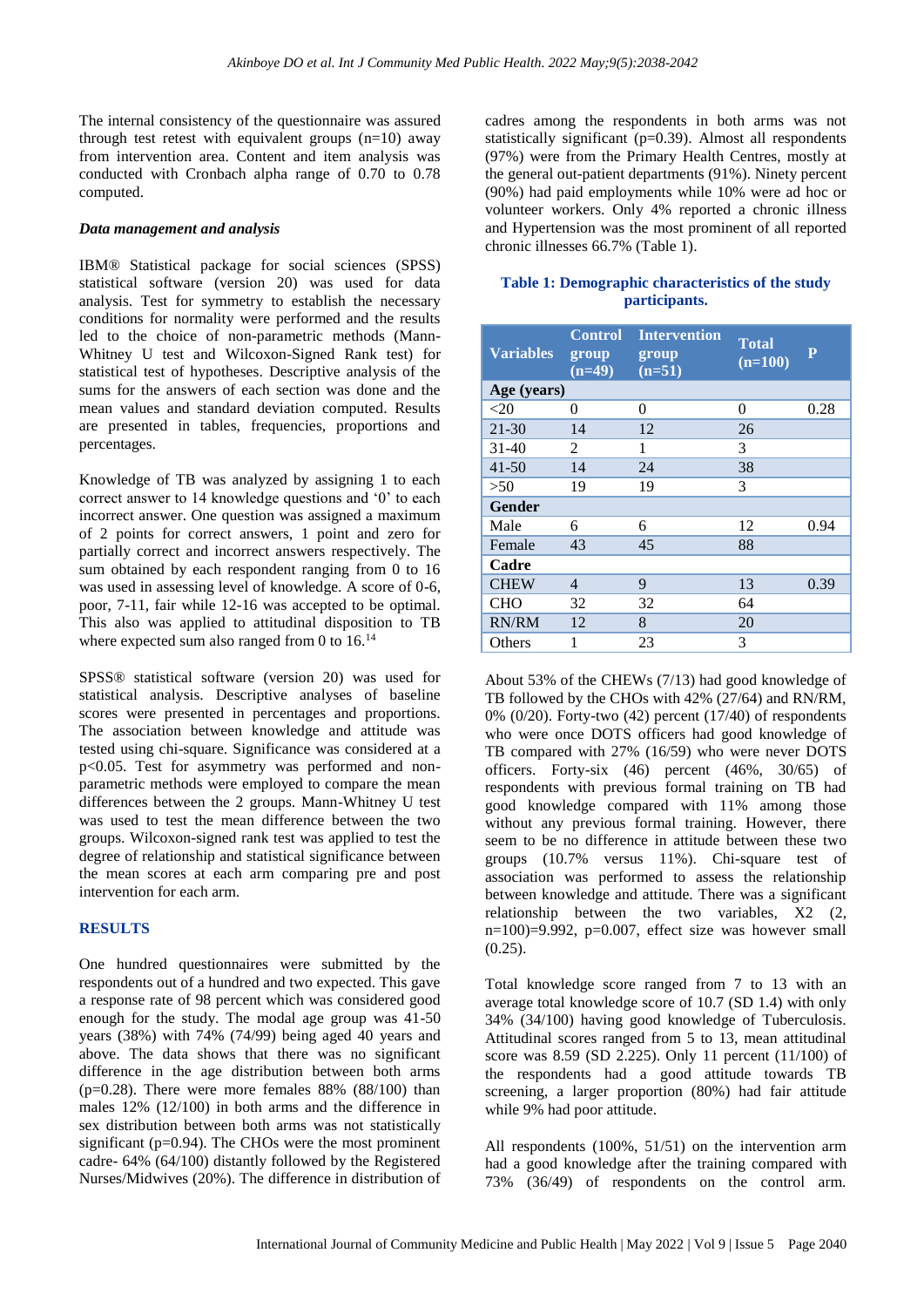Forty-seven percent (47% 24/51) of respondents on the intervention arm had good attitude score compared with 12% (6/49) among the control.

Non-parametric Mann-Whitney U test was used to compare the knowledge and attitude categories among the two groups eight weeks post intervention at p<0.05. The mean knowledge rank for the intervention group was 74.79 and the control group, 25.21 (U=10.5,  $p=0.000$ ). Mean attitude score rank was 63.03 for the intervention group and 37.47 for the control group (U=611,  $p=0.000$ ). It can be concluded that knowledge and attitude score at the intervention group was statistically significantly higher than the control group after the intervention.

# **DISCUSSION**

Similar to many other studies, the knowledge of TB among frontline health care workers is generally poor.<sup>4,17</sup> Ibrahim et al 2014 reported that only 43.3% of FLHWs in Plateau State, Nigeria had good knowledge of TB care and Sima et al reported only 36% at a district in Ethiopia.<sup>4</sup>A similar study conducted in Ogbomoso town Oyo State reported 40% inadequate knowledge of the TB treatment guidelines and 30% of the health workers having poor attitude towards TB services.<sup>16</sup>

This is not very different from similar countries in Africa with high TB burden (HBCs) like Uganda and Mozambique. Health care workers (HCWs) in Uganda, in a study, showed 38% of HCWs had inadequate basic knowledge of TB and this inadequacy was associated with not attending TB Infection Control (TBIC) training. <sup>17</sup> This was also observed to have contributed to the poor attitude towards TB Infection Control. The study called for the need to train HCWs in TBIC in order to improve their knowledge and attitudes. <sup>17</sup> This also buttresses the importance of periodic and institutionalized training for front-line health workers in HBCs in order to achieve an epidemic control of Tuberculosis.<sup>16</sup>

Observation of TB knowledge, attitude and practice among health workers in Southern Mozambique also revealed that midwives had the lowest knowledge of TB and those that had never worked with TB patients had lower practice scores than those that had been working.<sup>3</sup> Only 26.4% of the health workers could correctly identify TB as one of the most likely diagnoses in a patient vignette with a persistent cough, night sweats and fatigue in the context of a close relative with similar symptoms. The study identified key areas for training on TB and stressed the need for continuous re-training of all TB front-line health personne. 13

# *Limitation of study*

This study has some identified limitations. Firstly, the external validity might be affected by its relatively small sample size. This study was also unable to establish the missing link between the acquisition of good knowledge

about TB by the participants and the persistent poor attitude towards TB screening. The timeframe allowed for the completion of the study did not also allow the exploration of the secondary outcomes of confirmed TB case detection. Nonetheless, this study offers novel findings that may be applied to similar settings and TB control program implementation.

# **CONCLUSION**

The study to determine of the effect of training on FLHWs' knowledge and attitude towards TB and TB screening, provides valuable information on the existing gap at the lower levels of care towards TB control. This study provides impetus for the need for periodic training that is tailored towards the building of FLHWs capacity regarding TB. Further study would be required to determine the effect of a change in knowledge and attitude on TB case finding.

*Funding: No funding sources Conflict of interest: None declared Ethical approval: The study was approved by the Institutional Ethics Committee*

# **REFERENCES**

- 1. World Health Organization. Global Tuberculosis Report, 2019. Available at: https://www.who.int/publications/i/item/978924156 5714. Accessed on 09 March 2022.
- 2. World Health Organization. Global Tuberculosis<br>Report 2020. 2020. Available at: 2020. 2020. Available at: https://www.who.int/publications/i/item/978924001 3131. Accessed on 09 March 2022.
- 3. Noé A, Ribeiro RM, Anselmo R, Maixenchs M, Sitole L, Munguambe K, Blanco S et al. Knowledge, attitudes and practices regarding tuberculosis care among health workers in Southern Mozambique. BMC Pulmonary Medicine. 2017;17(1):1-8.
- 4. Mangvee IL, Suleima HI, Nguku P, Waziri NE, Akhimien MO et al. Health care workers' knowledge and attitude towards TB patients under Direct Observation of Treatment in Plateau state Nigeria, 2011. The Pan African Medical Journal. 2014;18(1):8.
- 5. Shrestha A, Bhattarai D, Thapa B, Basel P, Wagle R. Health care workers' knowledge, attitudes and practices on tuberculosis infection control, Nepal. BMC Infectious Diseases. 2017;17.
- 6. NTBLCP. Module for Training of General Health care Workers on Tuberculosis Control. National Tuberculosis and Leprosy Control Programme, Federal Ministry of Health; 2016.
- 7. Nigeria Center for Disease Control and Prevention. Infection Prevention and Control Recommendations during health care when COVID-19 is suspected. 2020;0-10.
- 8. Centre for Disease Control and Prevention. National Centre for Chronic Disease Prevention and Health